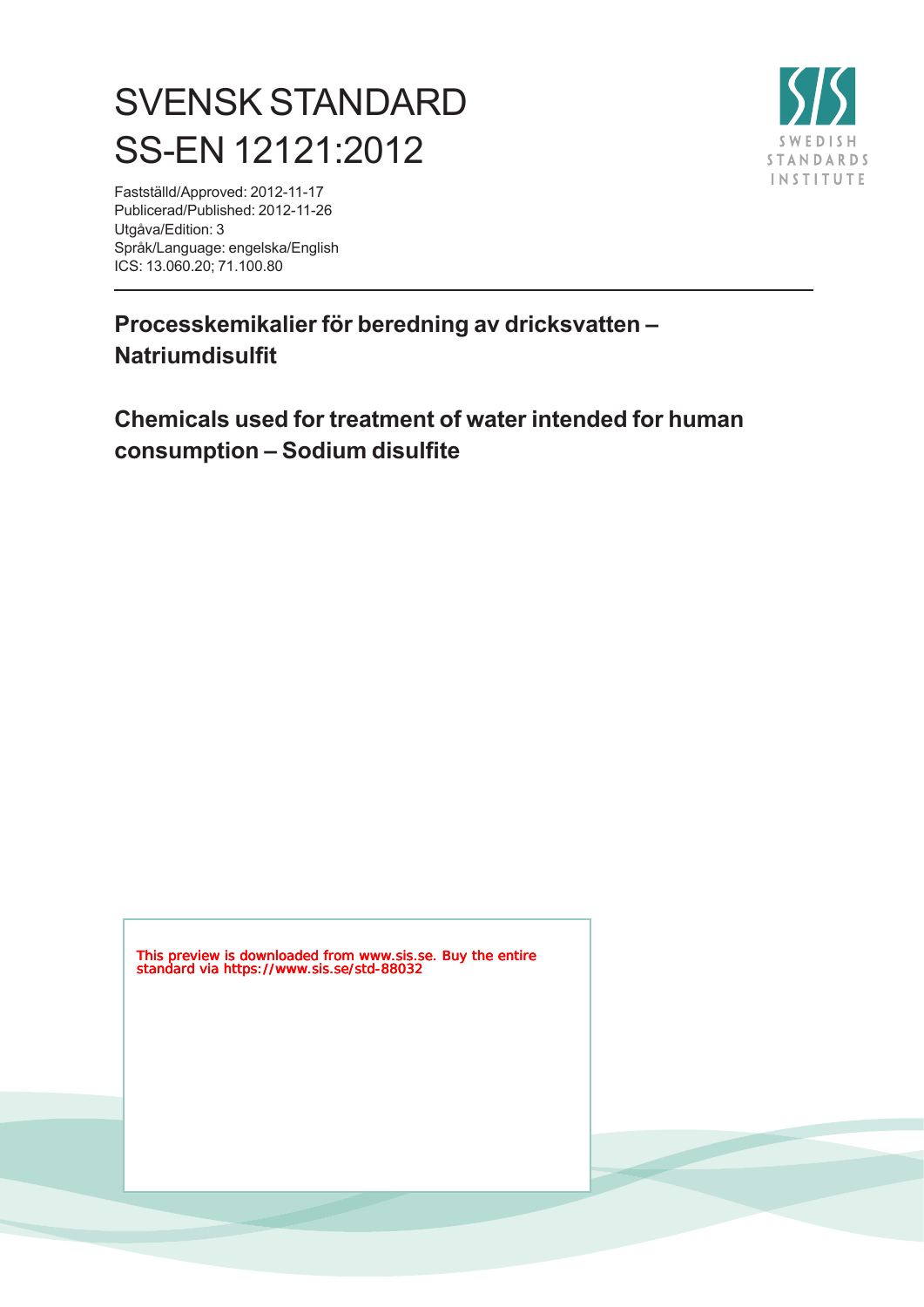## Standarder får världen att fungera

*SIS (Swedish Standards Institute) är en fristående ideell förening med medlemmar från både privat och offentlig sektor. Vi är en del av det europeiska och globala nätverk som utarbetar internationella standarder. Standarder är dokumenterad kunskap utvecklad av framstående aktörer inom industri, näringsliv och samhälle och befrämjar handel över gränser, bidrar till att processer och produkter blir säkrare samt effektiviserar din verksamhet.* 

#### **Delta och påverka**

Som medlem i SIS har du möjlighet att påverka framtida standarder inom ditt område på nationell, europeisk och global nivå. Du får samtidigt tillgång till tidig information om utvecklingen inom din bransch.

#### **Ta del av det färdiga arbetet**

Vi erbjuder våra kunder allt som rör standarder och deras tillämpning. Hos oss kan du köpa alla publikationer du behöver – allt från enskilda standarder, tekniska rapporter och standardpaket till handböcker och onlinetjänster. Genom vår webbtjänst e-nav får du tillgång till ett lättnavigerat bibliotek där alla standarder som är aktuella för ditt företag finns tillgängliga. Standarder och handböcker är källor till kunskap. Vi säljer dem.

#### **Utveckla din kompetens och lyckas bättre i ditt arbete**

Hos SIS kan du gå öppna eller företagsinterna utbildningar kring innehåll och tillämpning av standarder. Genom vår närhet till den internationella utvecklingen och ISO får du rätt kunskap i rätt tid, direkt från källan. Med vår kunskap om standarders möjligheter hjälper vi våra kunder att skapa verklig nytta och lönsamhet i sina verksamheter.

**Vill du veta mer om SIS eller hur standarder kan effektivisera din verksamhet är du välkommen in på www.sis.se eller ta kontakt med oss på tel 08-555 523 00.**

## Standards make the world go round

*SIS (Swedish Standards Institute) is an independent non-profit organisation with members from both the private and public sectors. We are part of the European and global network that draws up international standards. Standards consist of documented knowledge developed by prominent actors within the industry, business world and society. They promote cross-border trade, they help to make processes and products safer and they streamline your organisation.*

#### **Take part and have influence**

As a member of SIS you will have the possibility to participate in standardization activities on national, European and global level. The membership in SIS will give you the opportunity to influence future standards and gain access to early stage information about developments within your field.

#### **Get to know the finished work**

We offer our customers everything in connection with standards and their application. You can purchase all the publications you need from us - everything from individual standards, technical reports and standard packages through to manuals and online services. Our web service e-nav gives you access to an easy-to-navigate library where all standards that are relevant to your company are available. Standards and manuals are sources of knowledge. We sell them.

#### **Increase understanding and improve perception**

With SIS you can undergo either shared or in-house training in the content and application of standards. Thanks to our proximity to international development and ISO you receive the right knowledge at the right time, direct from the source. With our knowledge about the potential of standards, we assist our customers in creating tangible benefit and profitability in their organisations.

**If you want to know more about SIS, or how standards can streamline your organisation, please visit www.sis.se or contact us on phone +46 (0)8-555 523 00**



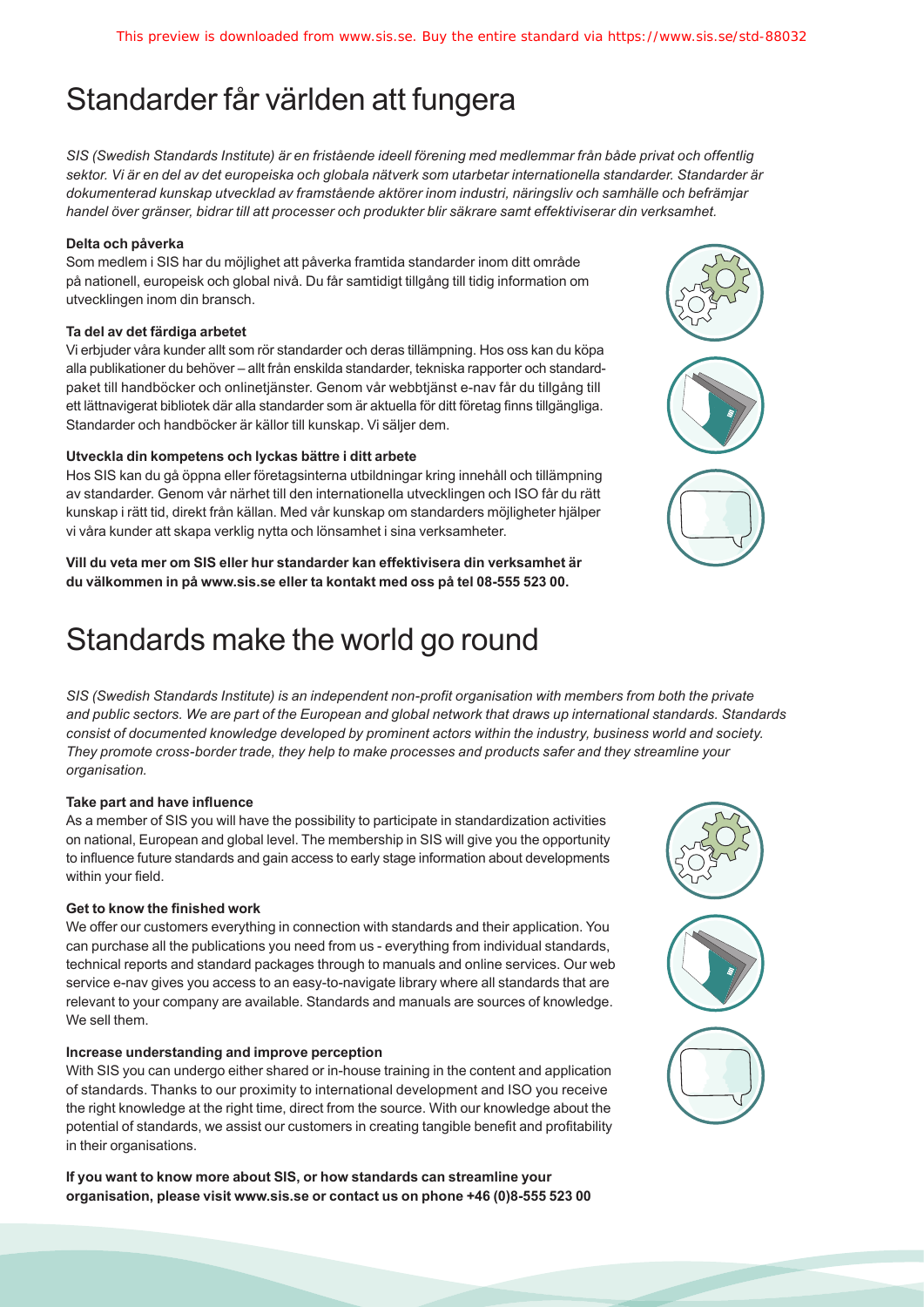Europastandarden EN 12121:2012 gäller som svensk standard. Detta dokument innehåller den officiella engelska versionen av EN 12121:2012.

Denna standard ersätter SS-EN 12121:2006, utgåva 2.

The European Standard EN 12121:2012 has the status of a Swedish Standard. This document contains the official version of EN 12121:2012.

This standard supersedes the Swedish Standard SS-EN 12121:2006, edition 2.

#### **Nationell information/National information**

I enlighet med Livsmedelsverkets föreskrifter (SLVFS 2001:30) om dricksvatten, är natriumdisulfit inte tillåten som processkemikalie för beredning av dricksvatten vid dricksvattenanläggningar som omfattas av föreskrifterna.

According to the National Food Agency's ordinance with regulations and general advice on drinking water, SLVFS 2001:30, sodium disulfite is not permitted in Sweden as a process chemical for treatment of water intended for human consumption.

© Copyright / Upphovsrätten till denna produkt tillhör SIS, Swedish Standards Institute, Stockholm, Sverige. Användningen av denna produkt regleras av slutanvändarlicensen som återfinns i denna produkt, se standardens sista sidor.

© Copyright SIS, Swedish Standards Institute, Stockholm, Sweden. All rights reserved. The use of this product is governed by the end-user licence for this product. You will find the licence in the end of this document.

*Upplysningar om sakinnehållet i standarden lämnas av SIS, Swedish Standards Institute, telefon 08-555 520 00. Standarder kan beställas hos SIS Förlag AB som även lämnar allmänna upplysningar om svensk och utländsk standard.*

*Information about the content of the standard is available from the Swedish Standards Institute (SIS), telephone +46 8 555 520 00. Standards may be ordered from SIS Förlag AB, who can also provide general information about Swedish and foreign standards.*

Denna standard är framtagen av kommittén för Vattenreningskemikalier och industrikalk, SIS / TK 431.

Har du synpunkter på innehållet i den här standarden, vill du delta i ett kommande revideringsarbete eller vara med och ta fram andra standarder inom området? Gå in på www.sis.se - där hittar du mer information.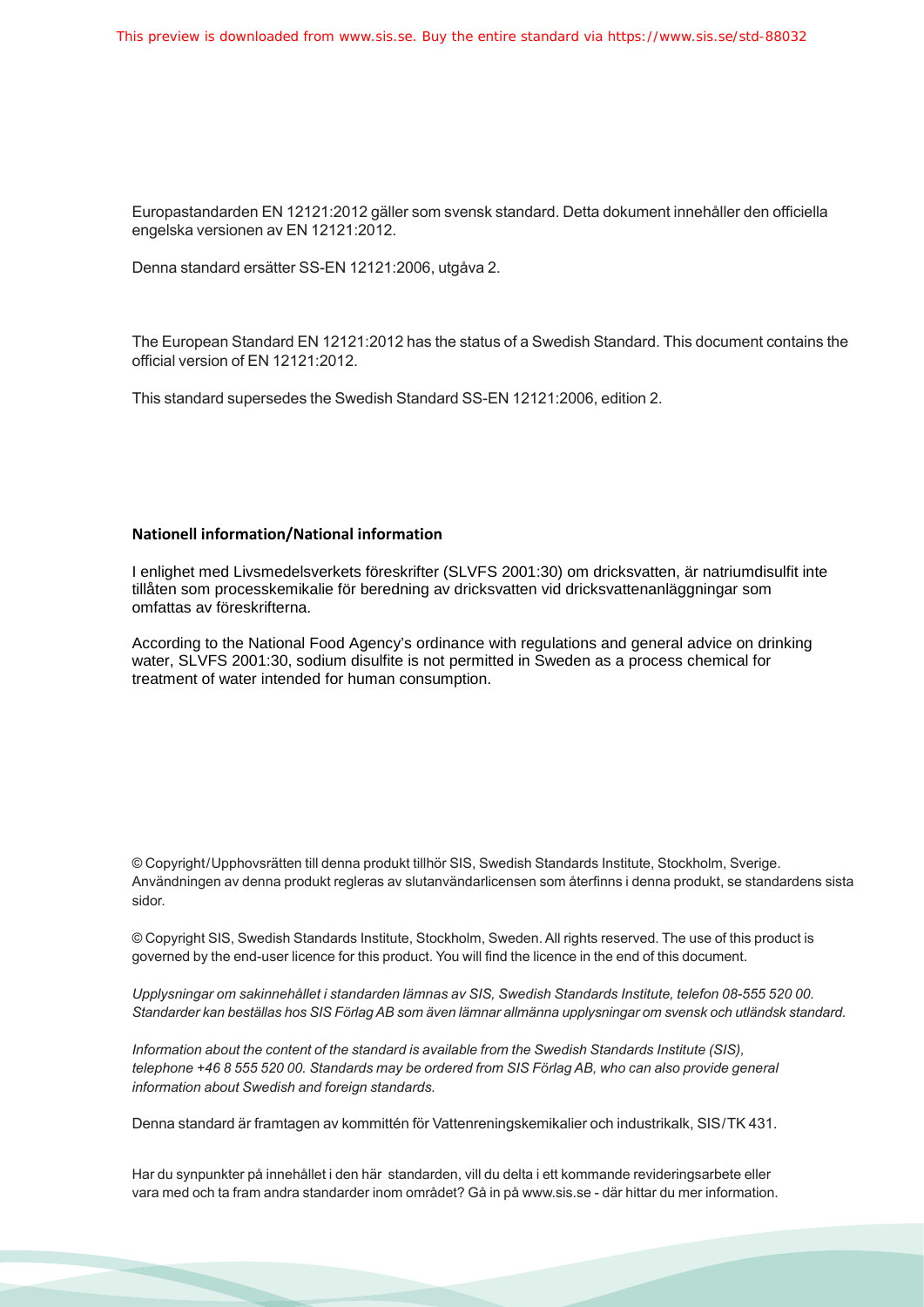This preview is downloaded from www.sis.se. Buy the entire standard via https://www.sis.se/std-88032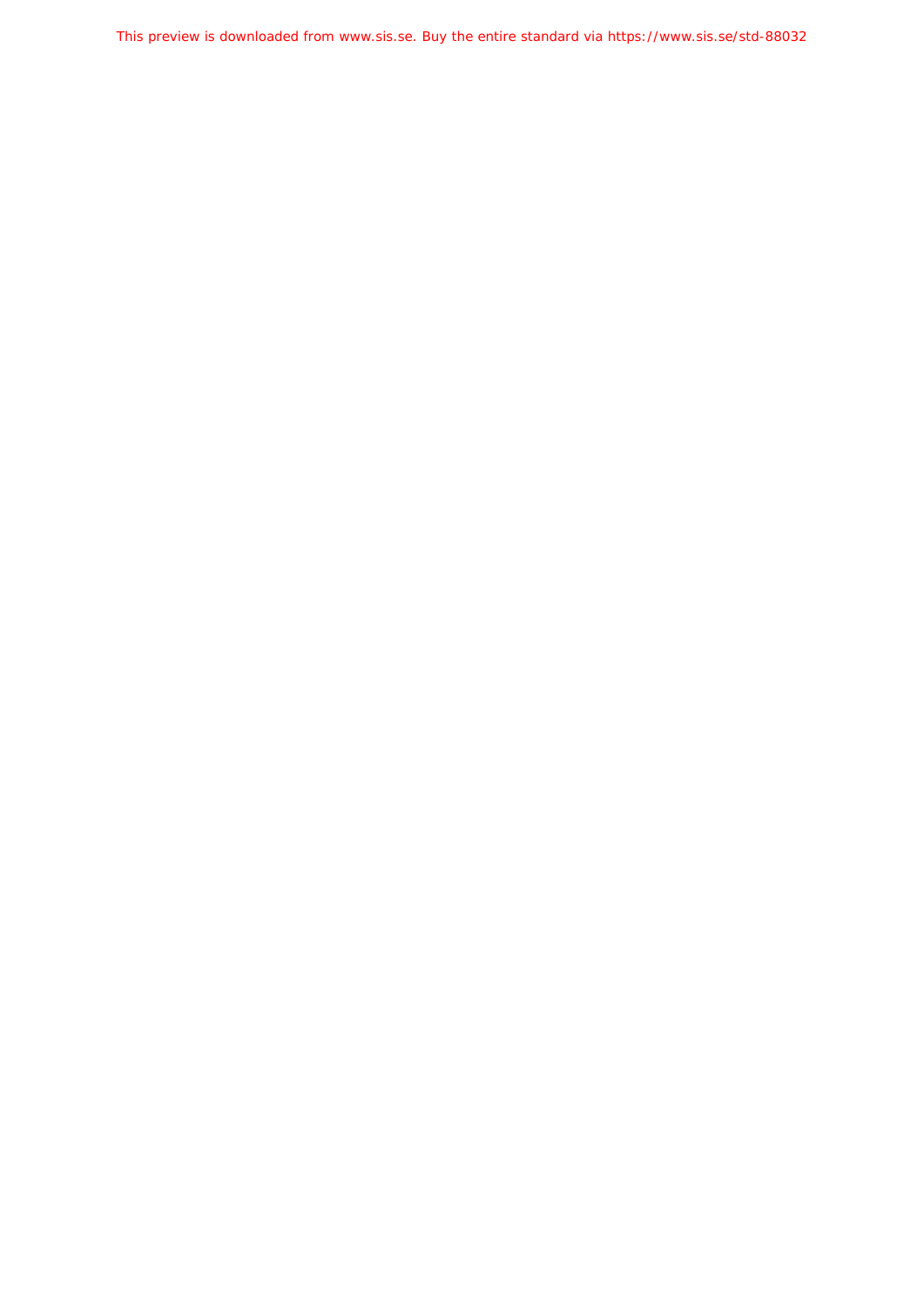## EUROPEAN STANDARD NORME EUROPÉENNE EUROPÄISCHE NORM

## **EN 12121**

November 2012

ICS 71.100.80 Supersedes EN 12121:2005

English Version

### Chemicals used for treatment of water intended for human consumption - Sodium disulfite

Produits chimiques utilisés pour le traitement de l'eau destinée à la consommation humaine - Disulfite de sodium Produkte zur Aufbereitung von Wasser für den menschlichen Gebrauch - Natriumdisulfit

This European Standard was approved by CEN on 23 September 2012.

CEN members are bound to comply with the CEN/CENELEC Internal Regulations which stipulate the conditions for giving this European Standard the status of a national standard without any alteration. Up-to-date lists and bibliographical references concerning such national standards may be obtained on application to the CEN-CENELEC Management Centre or to any CEN member.

This European Standard exists in three official versions (English, French, German). A version in any other language made by translation under the responsibility of a CEN member into its own language and notified to the CEN-CENELEC Management Centre has the same status as the official versions.

CEN members are the national standards bodies of Austria, Belgium, Bulgaria, Croatia, Cyprus, Czech Republic, Denmark, Estonia, Finland, Former Yugoslav Republic of Macedonia, France, Germany, Greece, Hungary, Iceland, Ireland, Italy, Latvia, Lithuania, Luxembourg, Malta, Netherlands, Norway, Poland, Portugal, Romania, Slovakia, Slovenia, Spain, Sweden, Switzerland, Turkey and United Kingdom.



EUROPEAN COMMITTEE FOR STANDARDIZATION COMITÉ EUROPÉEN DE NORMALISATION EUROPÄISCHES KOMITEE FÜR NORMUNG

**Management Centre: Avenue Marnix 17, B-1000 Brussels**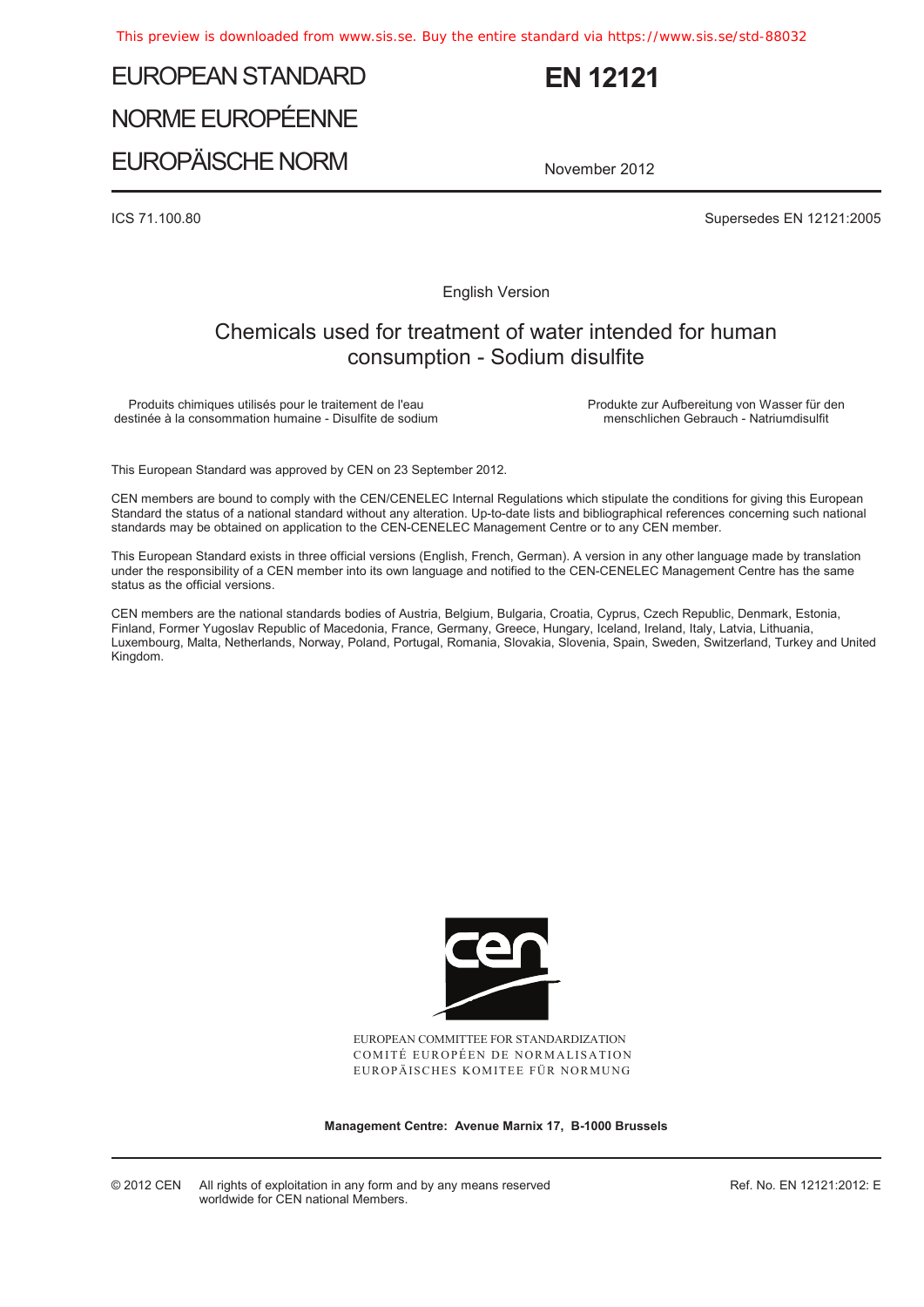This preview is downloaded from www.sis.se. Buy the entire standard via https://www.sis.se/std-88032 SS-EN 12121:2012 (E)

## **Contents**

## Page

| 1 <sup>1</sup> |  |  |
|----------------|--|--|
| $\overline{2}$ |  |  |
| 3 <sup>7</sup> |  |  |
| $\overline{4}$ |  |  |
| 5 <sup>1</sup> |  |  |
|                |  |  |
|                |  |  |
|                |  |  |
|                |  |  |
|                |  |  |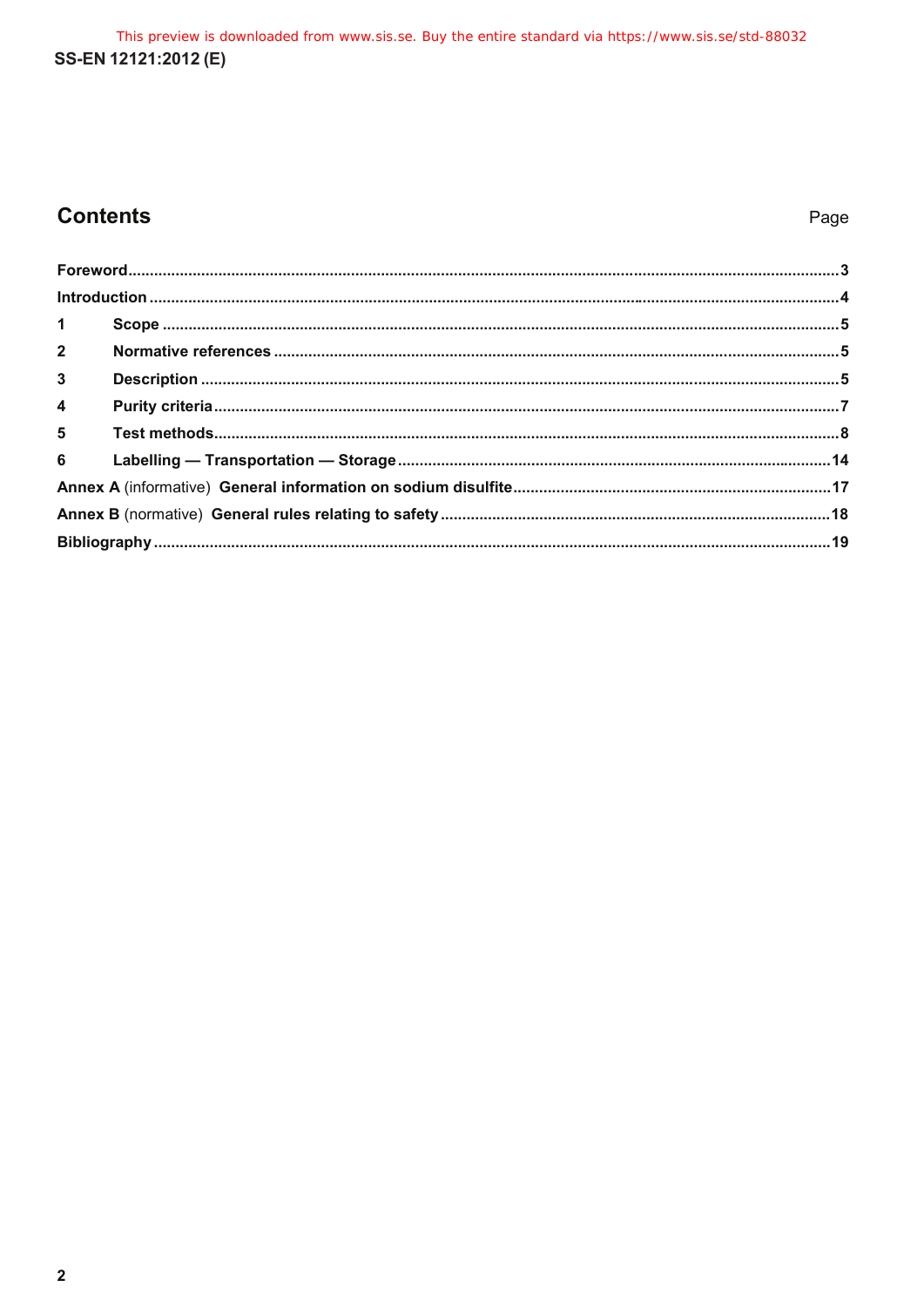## **Foreword**

This document (EN 12121:2012) has been prepared by Technical Committee CEN/TC 164 "Water supply", the secretariat of which is held by AFNOR.

This European Standard shall be given the status of a national standard, either by publication of an identical text or by endorsement, at the latest by May 2013, and conflicting national standards shall be withdrawn at the latest by May 2013.

Attention is drawn to the possibility that some of the elements of this document may be the subject of patent rights. CEN [and/or CENELEC] shall not be held responsible for identifying any or all such patent rights.

This document supersedes EN 12121:2005.

The significant technical differences between this edition and EN 12121:2005 are as follows:

 Modification of 6.2 on labelling, deletion of the reference to EU Directive 80/778/EEC of 15 July 1980 in order to take account of the latest Directive in force.

According to the CEN/CENELEC Internal Regulations, the national standards organisations of the following countries are bound to implement this European Standard: Austria, Belgium, Bulgaria, Croatia, Cyprus, Czech Republic, Denmark, Estonia, Finland, Former Yugoslav Republic of Macedonia, France, Germany, Greece, Hungary, Iceland, Ireland, Italy, Latvia, Lithuania, Luxembourg, Malta, Netherlands, Norway, Poland, Portugal, Romania, Slovakia, Slovenia, Spain, Sweden, Switzerland, Turkey and the United Kingdom.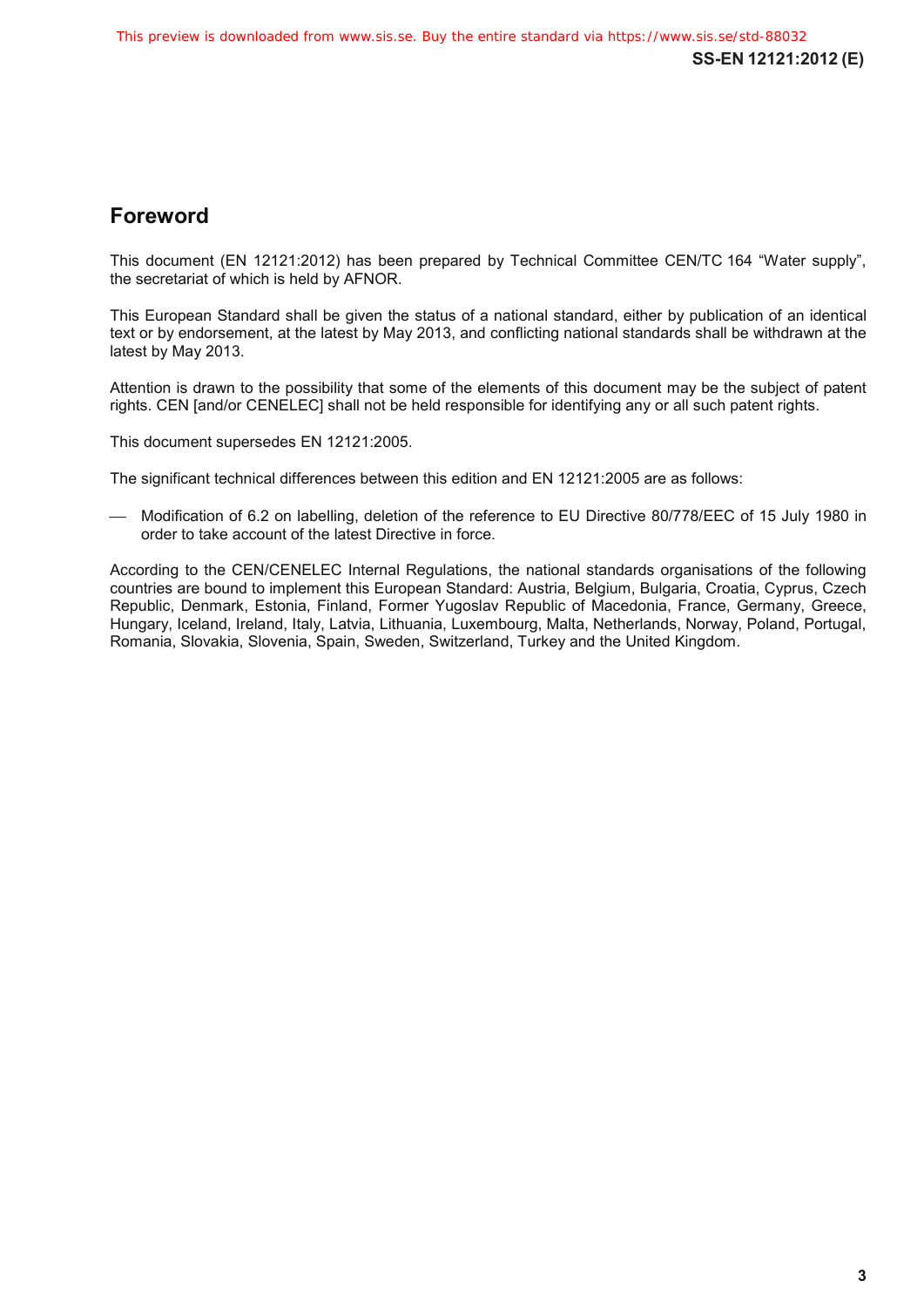## **Introduction**

In respect of potential adverse effects on the quality of water intended for human consumption caused by the product covered by this European Standard:

- a) this European Standard provides no information as to whether the product may be used without restriction in any of the Member States of the EU or EFTA;
- b) it should be noted that, while awaiting the adoption of verifiable European criteria, existing national regulations concerning the use and/or the characteristics of this product remain in force.

NOTE Conformity with this European Standard does not confer or imply acceptance or approval of the product in any of the Member States of the EU or EFTA. The use of the product covered by this European Standard is subject to regulation or control by National Authorities.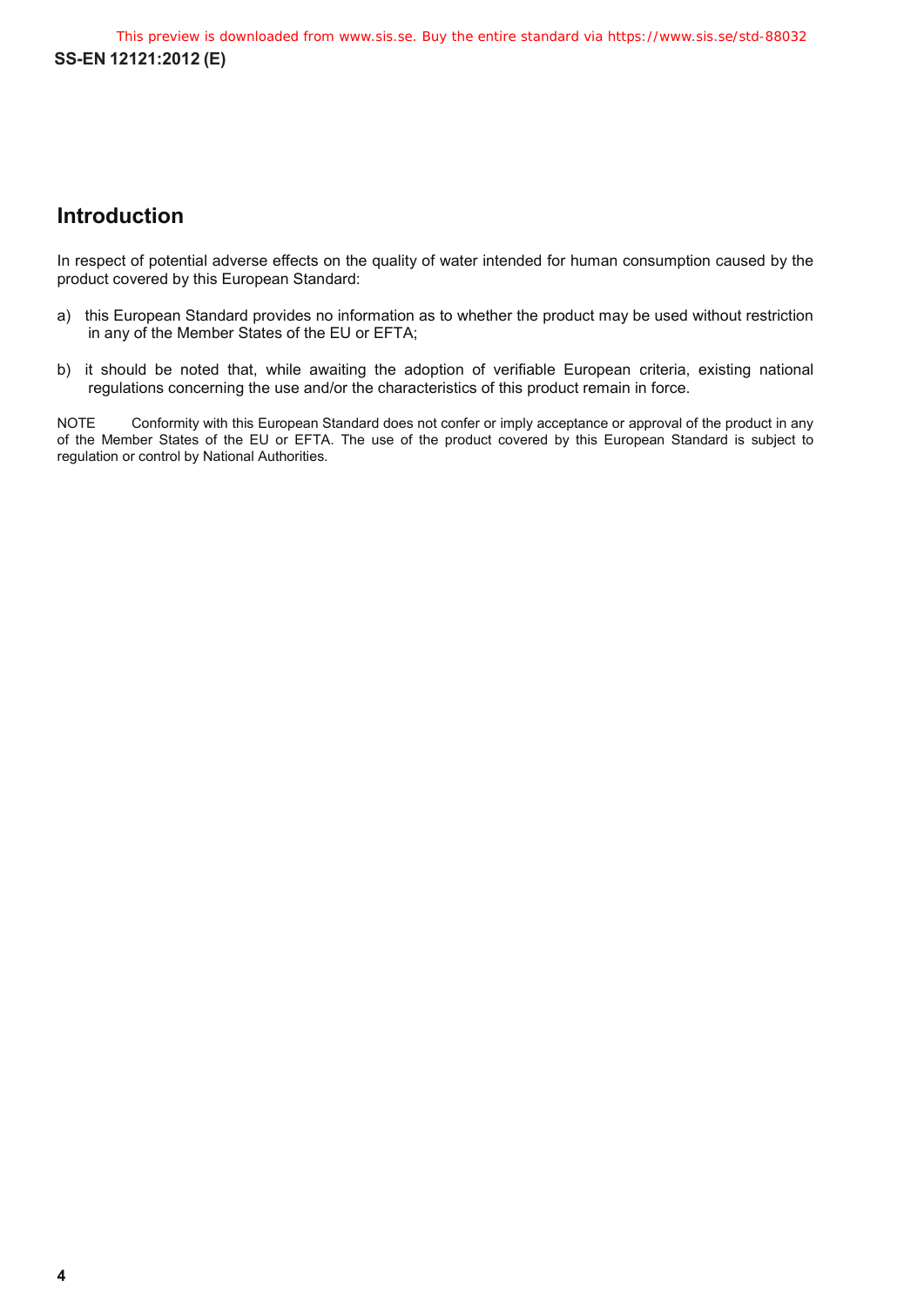#### **1 Scope**

This European Standard is applicable to sodium disulfite used for treatment of water intended for human consumption. It describes the characteristics of sodium disulfite and specifies the requirements and the corresponding test methods for sodium disulfite. It gives information on its use in water treatment. It also determines the rules relating to safe handling and use (see Annex B).

### **2 Normative references**

The following documents, in whole or in part, are normatively referenced in this document and are indispensable for its application. For dated references, only the edition cited applies. For undated references, the latest edition of the referenced document (including any amendments) applies.

EN ISO 3696, *Water for analytical laboratory use — Specification and test methods (ISO 3696)*

ISO 3165, *Sampling of chemical products for industrial use — Safety in sampling*

ISO 3629, *Photography — Processing chemicals — Specifications for potassium metabisulfite*

ISO 5993, *Sodium hydroxide for industrial use — Determination of mercury content — Flameless atomic absorption spectrometric method* 

ISO 6206, *Chemical products for industrial use — Sampling — Vocabulary* 

ISO 6353-1, *Reagents for chemical analysis — Part 1: General test methods* 

ISO 8213, *Chemical products for industrial use — Sampling techniques — Solid chemical products in the form of particles varying from powders to coarse lumps*

ISO 9297, *Water quality — Determination of chloride — Silver nitrate titration with chromate indicator (Mohr's method)* 

ISO 22743, *Water quality — Determination of sulfates — Method by continuous flow analysis (CFA)*

#### **3 Description**

#### **3.1 Identification**

#### **3.1.1 Chemical name**

Sodium disulfite.

#### **3.1.2 Synonym or commons names**

Sodium metabisulfite, sodium pyrosulfite.

#### **3.1.3 Relative molecular mass**

190,10.

#### **3.1.4 Empirical formula**

 $Na<sub>2</sub>S<sub>2</sub>O<sub>5</sub>$ .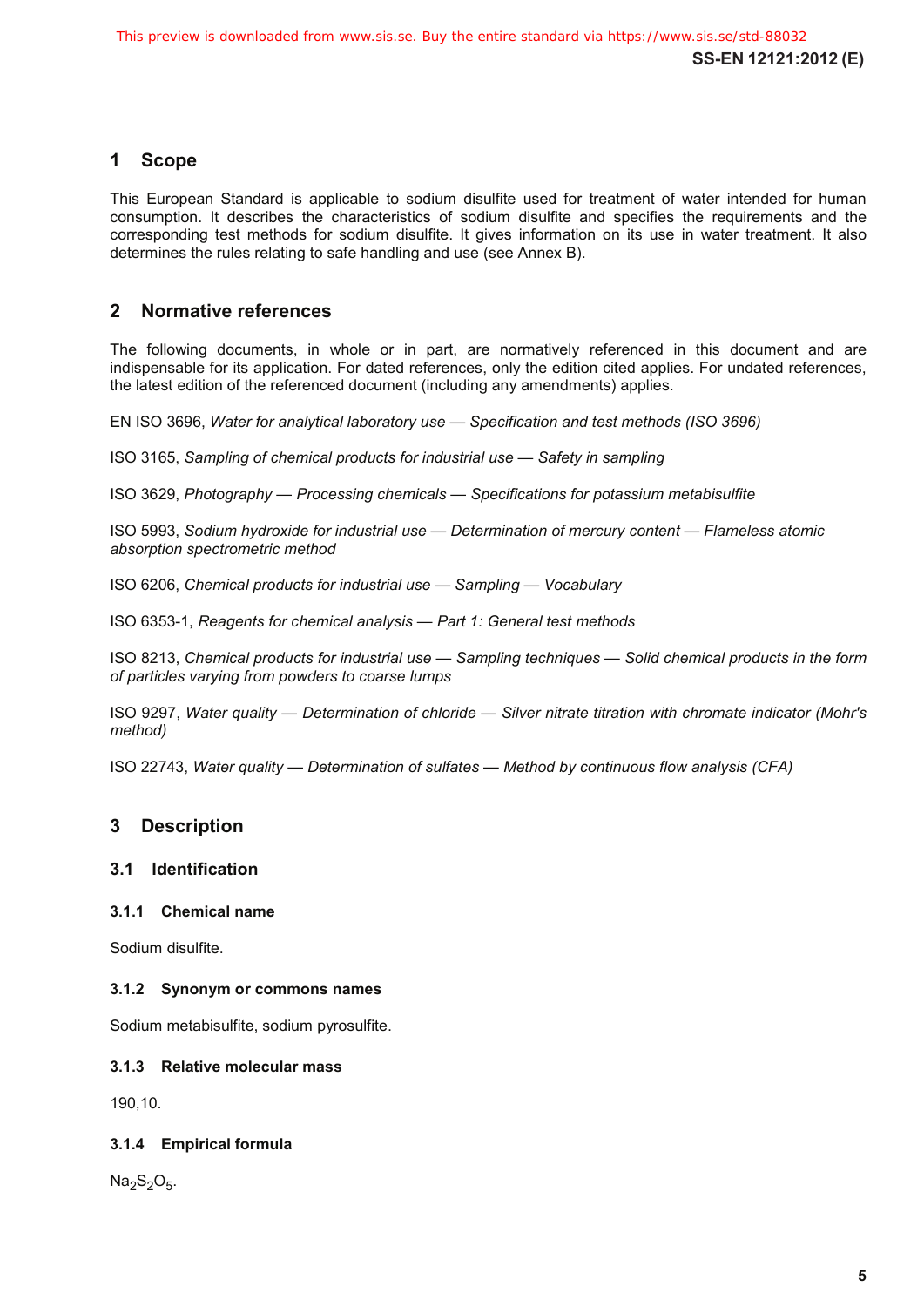**EN 12121:2012 (E) SS-EN 12121:2012 (E)** This preview is downloaded from www.sis.se. Buy the entire standard via https://www.sis.se/std-88032

#### **3.1.5 Chemical formula**

 $Na<sub>2</sub>S<sub>2</sub>O<sub>5</sub>$ 

#### **3.1.6 CAS-Registry Number 1)**

7681-57-4.

#### **3.1.7 EINECS reference 2)**

231-673-0.

#### **3.2 Commercial form**

The product is a crystalline powder.

#### **3.3 Physical properties**

#### **3.3.1 Appearance and odour**

The product is a white, free-flowing fine crystalline powder with a slight odour of sulfur dioxide.

#### **3.3.2 Density**

The density of the product is 2,7 g/cm<sup>3</sup> at 20  $^{\circ}$ C.

The bulk density is approximately 1,3 g/cm<sup>3</sup> at 20 °C.

#### **3.3.3 Solubility (in water)**

The solubility of the product in water is 540 g/l at 20 °C.

#### **3.3.4 Vapour pressure**

Not applicable.

#### **3.3.5 Boiling point at 100 kPa 3**)

Not applicable.

#### **3.3.6 Crystallisation point**

The product decomposes above 150 °C.

#### **3.3.7 Specific heat**

Not known.

-

<sup>1)</sup> Chemical Abstracts Service Registry Number.

<sup>2)</sup> European Inventory of Existing Commercial Chemical Substances.

<sup>3)</sup> 100 kPa = 1 bar.